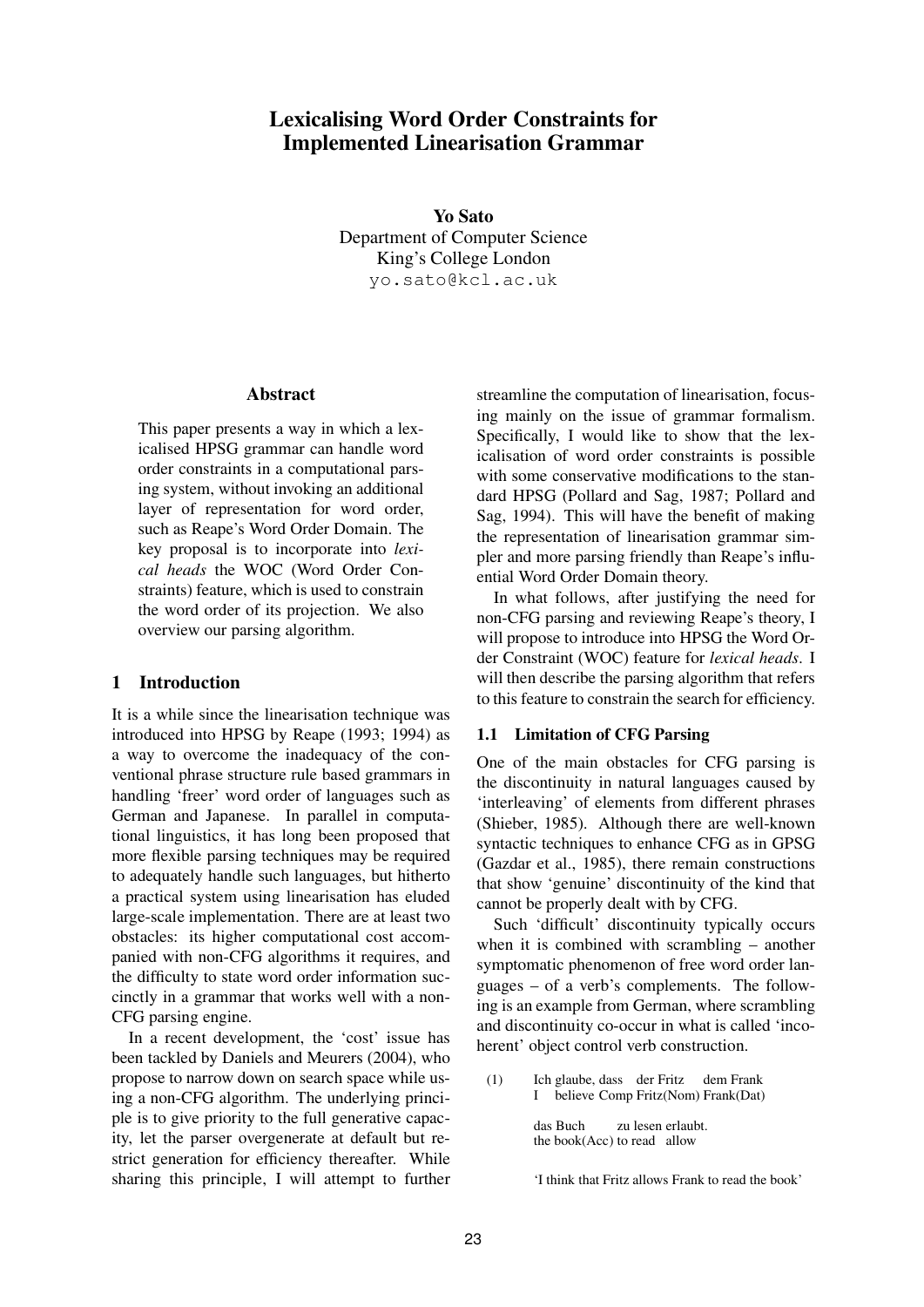(1') Ich glaube, dass der Fritz [das Buch] dem Frank [zu lesen] erlaubt Ich glaube, dass dem Frank [das Buch] der Fritz [zu lesen] erlaubt Ich glaube, dass [das Buch] dem Frank der Fritz [zu lesen] erlaubt ...

Here (1) is in the 'canonical' word order while the examples in (1') are its scrambled variants. In the traditional 'bi-clausal' analysis according to which the object control verb subcategorises for a *zu*-infinitival VP complement as well as nominal complements, this embedded VP, *das Buch zu lesen*, becomes discontinuous in the latter examples (in square brackets).

One CFG response is to use 'mono-clausal' analysis or *argument composition*(Hinrichs and Nakazawa, 1990), according to which the higher verb and lower verb (in the above example *erlauben* and *zu lesen*) are combined to form a single *verbal complex*, which in turn subcategorises for nominal complements (*das Buch*, *der Fritz* and *dem Frank*). Under this treatment both the verbal complex and the sequence of complements are rendered continuous, rendering all the above examples CFG-parseable.

However, this does not quite save the CFG parseability, in the face of the fact that you could extrapose the lower  $V + NP$ , as in the following.

(2) Ich glaube, dass der Fritz dem Frank [erlaubt], das Buch [zu lesen].

Now we have a discontinuity of 'verbal complex' instead of complements (the now discontinuous verbal complex is marked with square brackets). Thus either way, some discontinuity is inevitable.

Such discontinuity is by no means a marginal phenomenon limited to German. Parallel phenomena are observed in the object control verbs in Korean and Japanese ((Sato, 2004) for examples). These languages also show a variety of 'genuine' discontinuity of other sorts, which do not lend itself to a straightforward CFG parsing (Yatabe, 1996). The CFG-recalcitrant constructions exist in abundance, pointing to an acute need for non-CFG parsing.

### **1.2 Reape's Word Order Domain**

The most influential proposal to accommodate such discontinuity/scrambling in HPSG is Reape's Word Order Domain, or DOM, a feature that constitutes an additional layer separate from the dominance structure of phrases (Reape, 1993; Reape, 1994). DOM encodes the phonologically realised ('linearised') list of signs: the daughter signs of a



Figure 1: Word Order Domain

phrase in the HD-DTR and NHD-DTRS features are linearly ordered as in Figure 1.

The feature UNIONED in the daughters indicates whether discontinuity amongst their constituents is allowed. Computationally, the positive ('+') value of the feature dictates (the DOMs of) the daughters to be *sequence unioned* (represented by the operator  $\bigcap$  into the mother DOM: details apart, this operation essentially merges two lists in a way that allows interleaving of their elements.

In Reape's theory, LP constraints come from an entirely different source. There is nothing as yet that blocks, for instance, the ungrammatical *zu lesen das Buch* VP sequence. The relevant constraint, i.e. COMPS≺ZU-INF-V in German, is stated in the LP component of the theory. Thus with the interaction of the UNIONED feature and LP statements, the grammar rules out the unacceptable sequences while endorsing grammatical ones such as the examples in (1').

One important aspect of Reape's theory is that DOM is a list of whole *signs* rather than of any *part* of them such as PHON. This is necessitated by the fact that in order to determine how DOM should be constructed, the daughters' internal structure need to be referred to, above all, the UNIONED feature. In other words, the internal features of the daughters must be *accessible*.

While this is a powerful system that overcomes the inadequacies of phrase-structure rules, some may feel this is a rather heavy-handed way to solve the problems. Above all, much information is repeated, as all the signs are effectively stated twice, once in the phrase structure and again in DOM. Also, the fact that discontinuity and linear precedence are handled by two distinct mechanisms seems somewhat questionable, as these two factors are computationally closely related. These properties are not entirely attractive features for a computational grammar.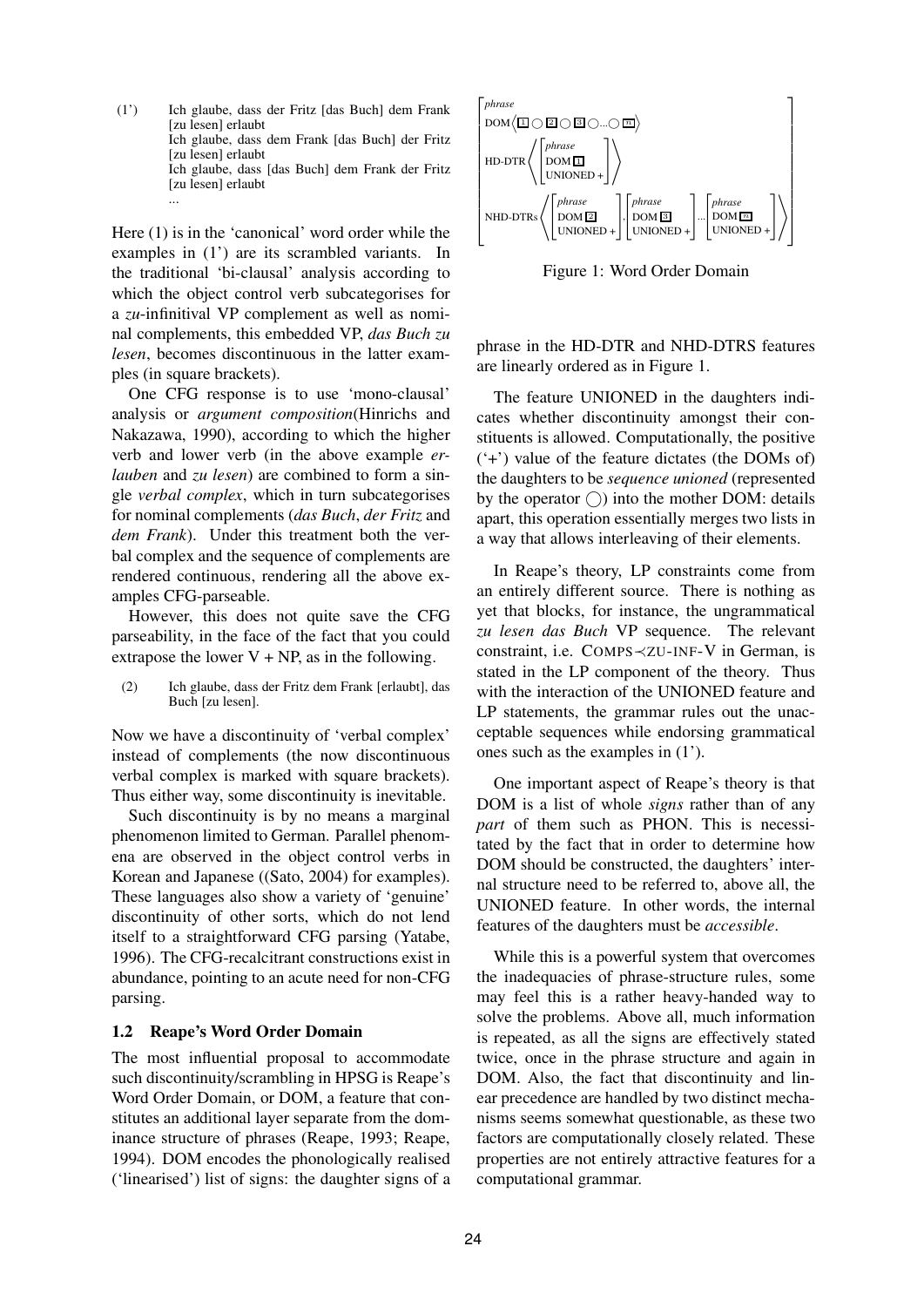# **2 Lexicalising Word Order Constraints**

#### **2.1 Overview**

Our theoretical goal is, in a nutshell, to achieve what Reape does, namely handling discontinuity and linear precedence, in a simpler, more lexicalist manner. My central proposal consists in incorporating the Word Order Constraint (WOC) feature into the lexical heads, rather than positing an additional tier for linearisation. Some new subfeatures will also be introduced.

The value of the WOC feature is a set of wordorder related constraints. It may contain any relational constraint the grammar writer may want with the proviso of its formalisability, but for the current proposal, I include two subfeatures ADJ (adjacency) and LP, both of which, being binary relations, are represented as a set of ordered pairs, the members of which must either be the head itself or its sisters. Figure 2 illustrates what such feature structure looks like with an English verb *provide*, as in *provide him with a book*.

We will discuss the new PHON subfeatures in the next section – for now it would suffice to consider them to constitute the standard PHON list – so let us focus on WOC here. The WOC feature of this verb says, for its projection (VP), three constraints have to be observed. Firstly, the ADJ subfeature says that the indirect object NP has to be in the adjacent position to the verb ('*provide yesterday him with a book*' is not allowed). Secondly, the first two elements of the LP value encode a head-initial constraint for English VPs, namely that a head verb has to be preceded by its complements. Lastly, the last pair in the same set says the indirect object must precede the with-PP ('*provide with a book him*' is not allowed). Notice that this specification leaves room for some discontinuity, as there is no ADJ requirement between the indirect NP and with-PP. Hence, *provide him yesterday with a book* is allowed.

The key idea here is that since the complements of a lexical head are available in its COMPS feature, it should be possible to state the relative linear order which holds between the head and a complement, as well as between complements, *inside* the feature structure of the head.

Admittedly word order would naturally be considered to reside in a phrase, string of words. It might be argued, on the ground that a head's COMPS feature simply consists of the *categories* it selects for in exclusion of the PHON feature, that with this architecture one would inevitably encounter the 'accessibility' problem discussed in



Figure 2: Example of lexical head with WOC feature

Section 1.2: in order to ensure the enforceability of word order constraints, an access must be secured to the values of the internal features including the PHON values. However, this problem can be overcome, as we will see, if due arrangements are in place.

The main benefit of this mechanism is that it paves way to an entirely lexicon-based rule specification, so that, on one hand, duplication of information between lexical specification and phrase structure rules can be reduced and on the other, a wide variety of lexical properties can be flexibly handled. If the word order constraints, which have been regarded as the bastion of rule-based grammars, is shown to be lexically handled, it is one significant step further to a fully lexicalist grammar.

#### **2.2 New Head-Argument Schema**

What is crucial for this WOC-incorporated grammar is how the required word order constraints stated in WOC are passed on and enforced in its projection. I attempt to formalise this in the form of *Head-Argument Schema*, by modifying *Head-Complement Schema* of Pollard and Sag (1994). There are two key revisions: an enriched PHON feature that contains word order constraints and percolation of these constraints emanating from the WOC feature in the head.

The revised Schema is shown in Figure 3. For simplicity only the LP subfeature is dealt with, since the ADJ subfeature would work exactly the same way. The set notations attached underneath states the restriction on the value of WOC, namely that all the signs that appear in the constraint pairs must be 'relevant', i.e. must also appear as daughters (included in 'DtrSet', the set of the head daughter and non-head daughters). Naturally, they also cannot be the same signs  $(x \neq y)$ .

Let me discuss some auxiliary modifications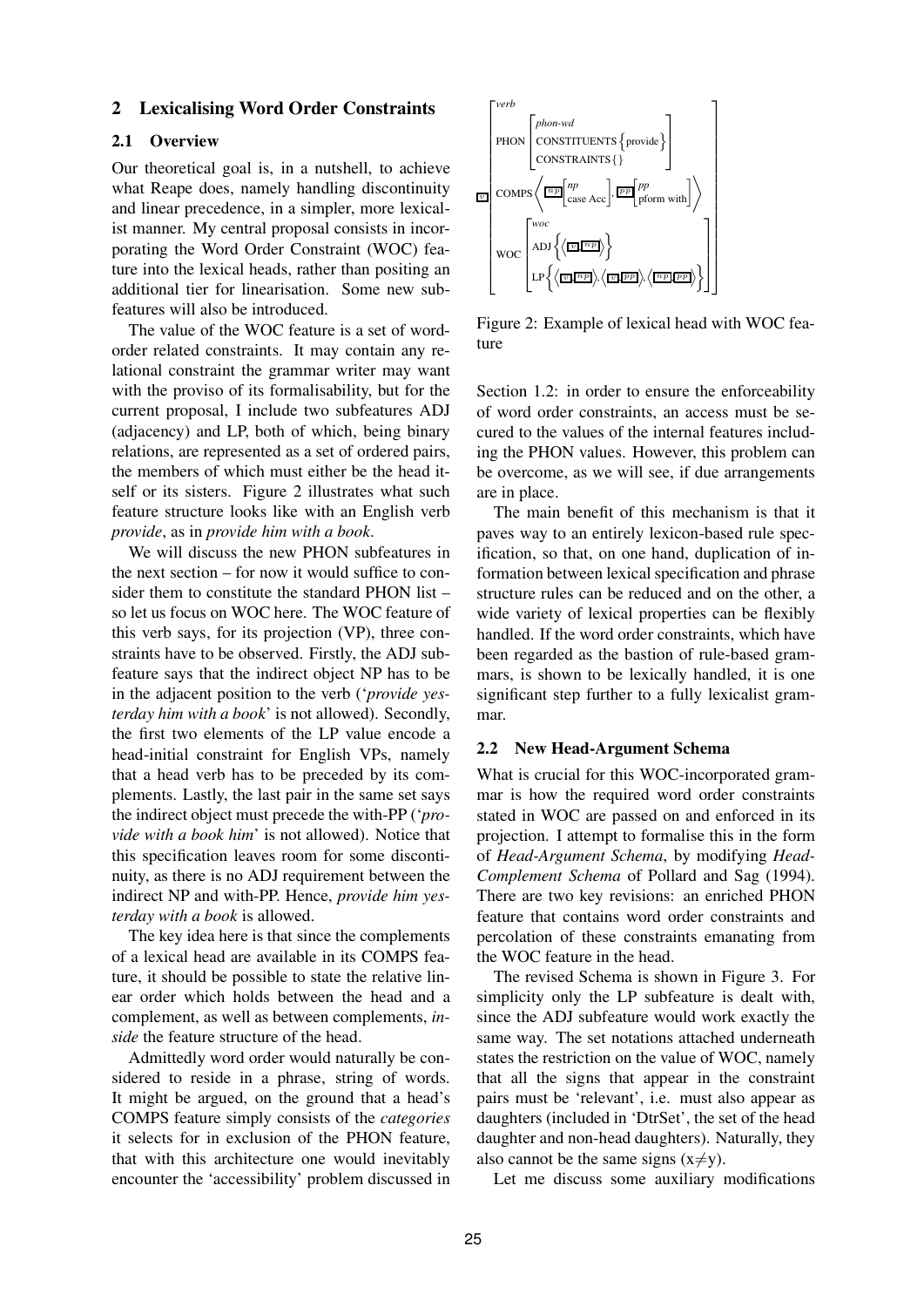

Figure 3: Head-Argument Schema with WOC feature

first. Firstly, we change the feature name from COMPS to ARGS because we assume a nonconfigurational flat structure, as is commonly the case with linearisation grammar. Another change I propose is to make ARGS a list of underspecified *signs* instead of SYNSEMs as standardly assumed (Pollard and Sag, 1994). In fact, this is a position taken in an older version of HPSG (Pollard and Sag, 1987) but rejected on the ground of the locality of subcategorisation. The main reason for this reversal is to facilitate the 'accessibility' we discussed earlier. As unification and percolation of the PHON information is involved in the Schema, it is much more straightforward to formulate with signs. Though the change may not be quite defensible solely on this ground,<sup>1</sup> there is reason to leave the locality principle as an option for languages of which it holds rather than hardwire it into the Schema, since some authors raise doubt as for the universal applicability of the locality principle e.g. (Meurers, 1999).

Turning to a more substantial modification, our new PHON feature consists of two subfeatures, CONSTITUENTS (or CONSTITS) and CON-STRAINTS (or CONSTRS). The former encodes the set that comprises the phonology of words of which the string consists. Put simply, it is the un-

ordered version of the standard PHON list. The CONSTRAINTS feature represents the concatanative constraints applicable to the string. Thus, the PHON feature overall represents the legitimate word order patterns in an underspecified way, i.e. any of the possible string combinations that obey the constraints. Let me illustrate with a VP example, say, consisting of *meet*, *often* and *Tom*, for which we assume that the following word order patterns are acceptable,

 $\langle$  meet, Tom, often $\rangle$ ,  $\langle$  often, meet, Tom $\rangle$ 

but not the followings:

 $\langle$  meet, often, Tom $\rangle$ ,  $\langle$ Tom, often, meet $\rangle$ ,

 $\langle$ Tom, meet, often $\rangle$ ,  $\langle$  often, Tom, meet $\rangle$ .

This situation can be captured by the following feature specification for PHON, which encodes any of the acceptable strings above in an underspecified way.

$$
\left[\text{PDN}\left[\begin{matrix} \text{CONTITS}\left\{ \text{often, Tom, meet}\right\} \\ \text{CDNSTRS}\left[\begin{matrix} \text{ADJ}\left\{\left\{\left\{ \text{meet}\right\}\left\{ \text{Tom}\right\} \right\} \right\} \\ \text{LDI}\left\{\left\{\left\{ \text{meet}\right\}\left\{ \text{Tom}\right\} \right\} \right\} \end{matrix}\right]\right]\right]
$$

The key point is that now the computation of word order can be done based on the information inside the PHON feature, though indeed the CON-STR values have to come from outside – the word order crucially depends on SYNSEM-related values of the daughter signs.

 $<sup>1</sup>$ Another potential problem is cyclicity, since the sign-</sup> valued ARGS feature contains the WOC feature, which could contain the head itself. This has to be fixed for the systems that do not allow cyclicity.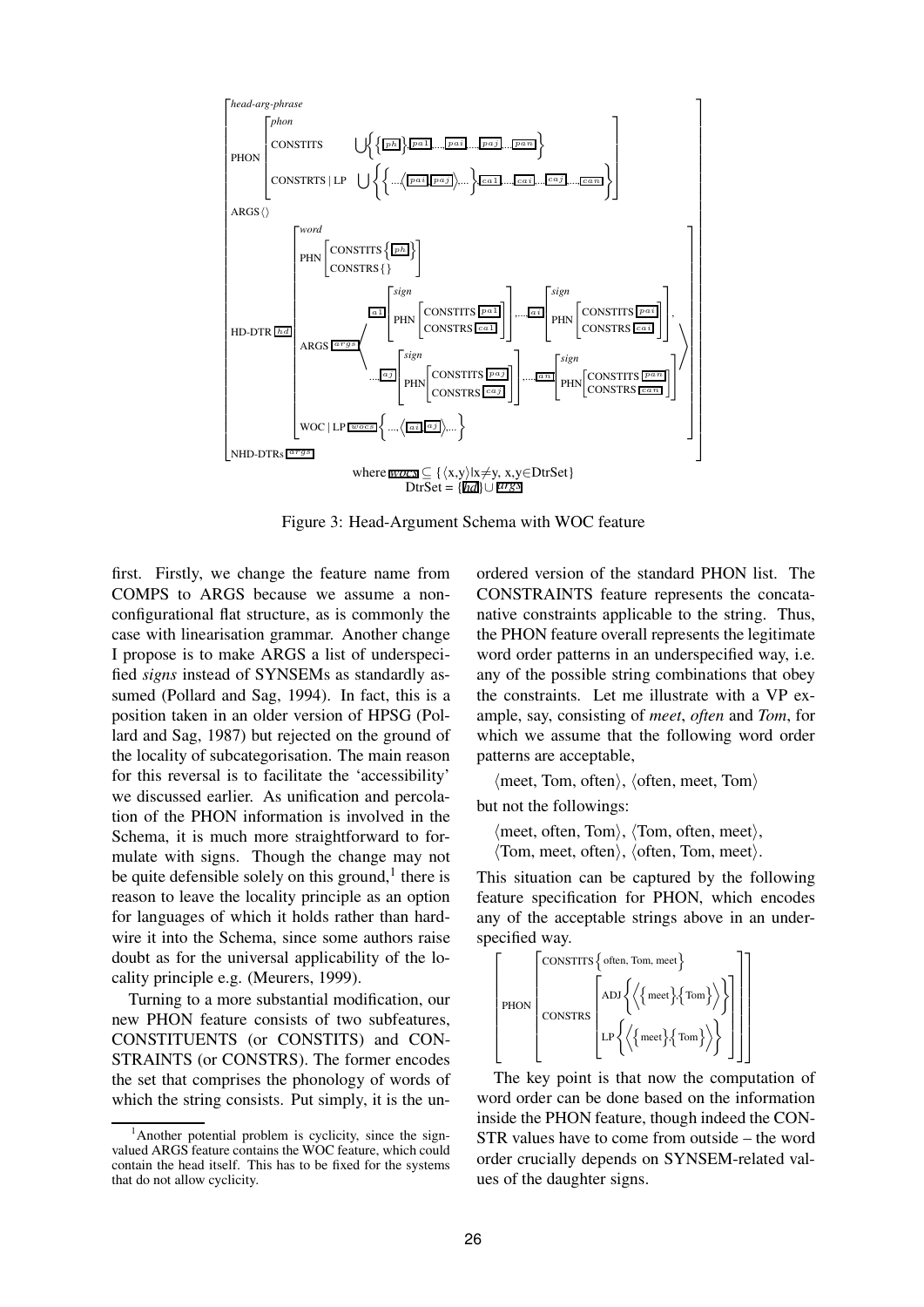Let us now go back to the Schema in Figure 3 and see how to determine the CONSTR values to enter the PHON feature. This is achieved by looking up the WOC constraints in the head (let's call this Step 1) and pushing the relevant constraints into the PHON feature of its mother, according to the type of constraints (Step 2).

For readability Figure 3 only states explicitly a special case – where one LP constraint holds of two of the arguments – but the reader is asked to interpret  $\overline{a}$  and  $\overline{a}$  in the head daughter's WOC|LP to represent any two signs chosen from the 'DTRS' list (including the head, *hd*). <sup>2</sup> The structure sharing of *ai* and *aj* between WOC|LP and ARGS indicates that the LP constraint applies to these two arguments in this order, i.e. *ai*≺*aj*. Thus through unification, it is determined which constraints apply to which pairs of daughter signs *inside* the head. This corresponds to Step 1.

Now, only for these WOC-applicable daughter signs, the PHON|CONSTIITS values are paired up for each constraint (in this case  $\langle \overline{pad}, \overline{pay} \rangle$ ) and pushed into the mother's PHON|CONSTRS feature. This corresponds to Step 2.

Notice also that the CONSTRAINTS subfeature is *cumulatively* inherited. All the non-head daughters' CONSTR values (*ca1*,...,*can*) – the word order constraints applicable to each of these daughters – are also passed up, collecting effectively all the CONSTR values of its daughters and descendants. This means the information concerning word order, as tied to particular string pairs, is never lost and passed up all the way through. Thus the WOC constraints can be enforced at any point where both members of the string pair in question are instantiated.

### **2.3 A Worked Example**

Let us now go through an example of applying the Schema, again with the German subordinate clause, *das Buch der Fritz dem Frank zu lesen erlaubt* (and other acceptable variants). Our goal is to enforce the ADJ and LP constraints in a flexible enough way, allowing the acceptable sequences such as those we saw in Section 1.2.1. while blocking the constraint-violating instances.

The instantiated Schema is shown in Figure 4. Let us start with a rather deeply embedded level, the embedded verb *zu-lesen*, marked *v2*, found inside *vp* (the last and largest NHD-DTR) as its HD-

DTR, which I suppose to be one lexical item for simplicity. This is one of the lexical heads from which the WOC constraints emanate. Find, in this item's WOC, a general LP constraint for zu-Infinitiv VPs, COMPS≺V, namely *np3*≺*v2*. Then the PHON|CONSTITS values of these signs are searched for and found in the daughters, namely *pnp3* and *pv2*. These values are paired up and passed into the CONSTRS|LP value of its mother VP. Notice also that into this value the NHD-DTRs' CONSTR|LP values, in this case only *lpnp3* ({das}≺{Buch}), are also unioned, constituting *lpvp*: we are here witnessing the cumulative inheritance of constraints explained earlier. Turn attention now to the percolation of ADJ subfeature: no ADJ requirement is found between *das Buch* and *zu-lesen* (*v2*'s WOC|ADJ is empty), though ADJ is required one node below, between *das* and *Buch* (*np3*'s PHN|CONSTR|ADJ). Thus no new ADJ pair is added to the mother VP's PHON|CONSTR feature.

Exactly the same process is repeated for the projection of *erlauben* (*v1*), where its WOC again contains only LP requirements. With the PHON|CONSTITS values of the relevant signs found and paired up ({Fritz,der}≺{erlaubt} and {Frank,dem}≺{erlaubt}), they are pushed into its mother's PHON|CONSTRS|LP value, which is also unioned with the PHON|CONSTRS values of the NHD-DTRS. Notice this time that there is no LP requirement between the zu-Infinitiv VP, *das Buch zu-lesen*, and the higher verb, *erlaubt*. This is intended to allow for extraposition.<sup>3</sup>

The eventual effect of the cumulative constraint inheritance can be more clearly seen in the sub-AVM underneath, which shows the PHON part of the whole feature structure with its values instantiated. After a succession of applications of the Head-Argument Schema, we now have a pool of WOCs sufficient to block unwanted word order patterns while endorsing legitimate ones. The representation of the PHON feature being underspecified, it corresponds to any of the appropriately constrained order patterns. *der Fritz dem Frank zu lesen das Buch erlaubt* would be ruled out by the violation of the last LP constraint, *der Fritz erlaubt dem Frank das Buch zu lesen* by the second, and so on.

The reader might be led to think, because of

 ${}^{2}$ For the generality of the number of ARGS elements, which should be taken to be any number including zero, the recursive definition as detailed in (Richter and Sailer, 1995) can be adopted.

<sup>&</sup>lt;sup>3</sup>The lack of this LP requirement also entails some marginally acceptable instances, such as *der Fritz dem Frank das Buch erlaubt zu lesen*, considered ungrammatical by many. These instances can be blocked, however, by introducing more complex WOCs. See Sato (forthcoming a).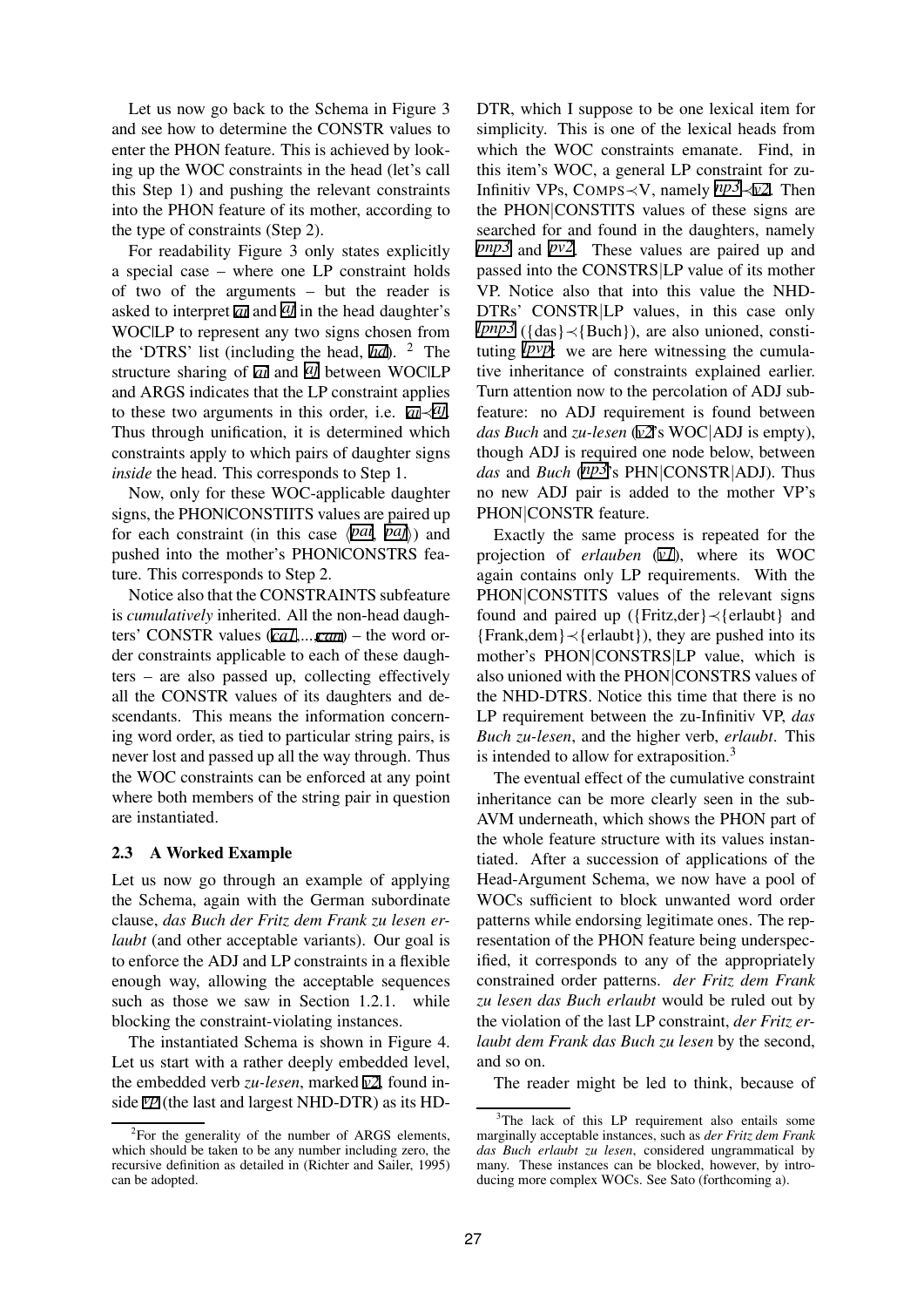

Figure 4: An application of Head-Argument Schema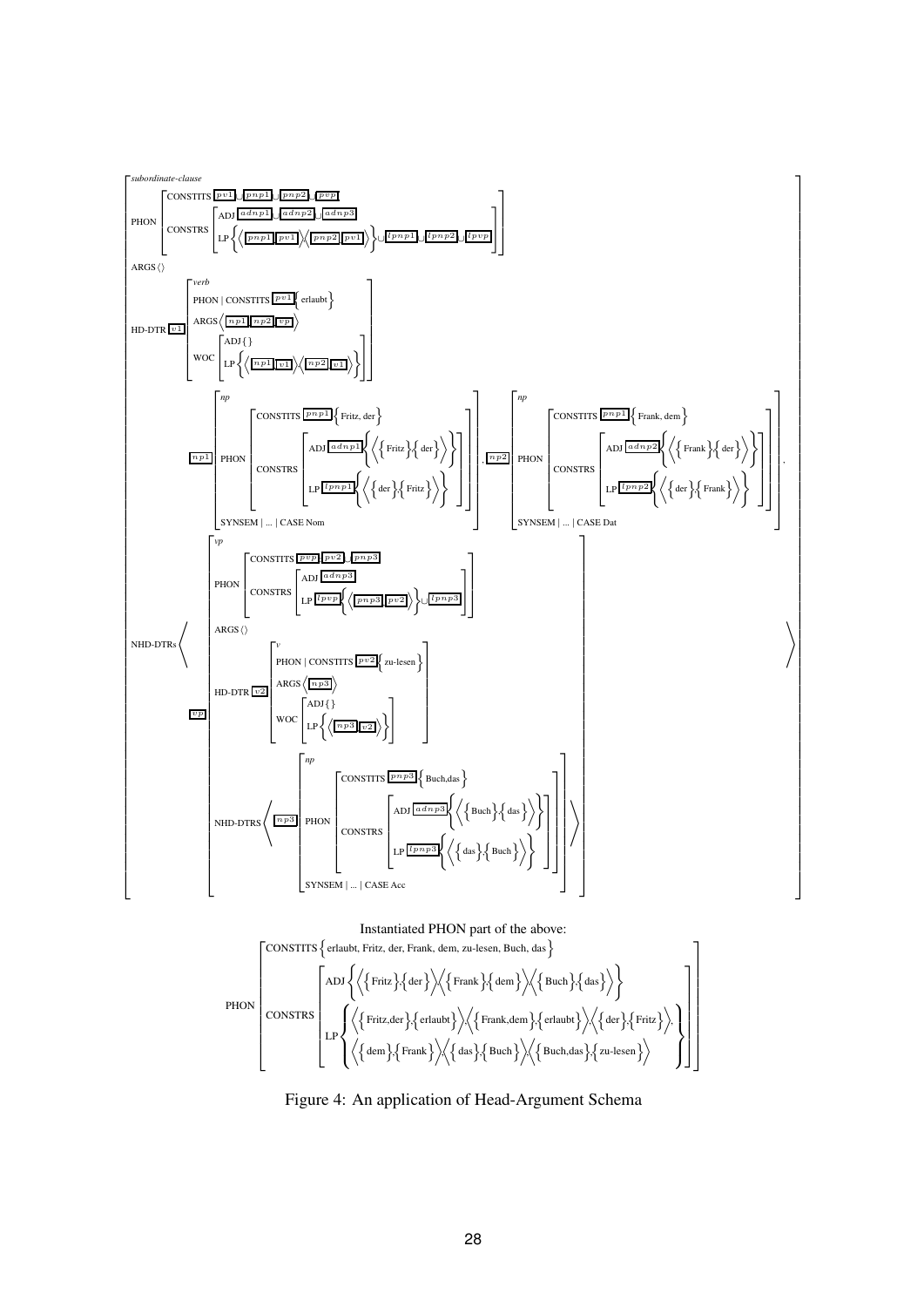the monotonic inheritance of constraints, that the WOC compliance cannot be checked until the stage of final projection. While this is *generally* true for freer word order languages considering various scenarios such as bottom-up generation, one can conduct the WOC check *immediately* after the instantiation of relevant categories in parsing, the fact we can exploit in our implementation, as we will now see.

# **3 Constrained Free Word Order Parsing**

## **3.1 Algorithm**

In this section our parsing algorithm that works with the lexicalised linearisation grammar outlined above is briefly overviewed.<sup>4</sup> It expands on two existing ideas: bitmasks for non-CFG parsing and dynamic constraint application.

Bitmasks are used to indicate the positions of a parsed words, *wherever* they have been found. Reape (1991) presents a non-CFG tabular parsing algorithm using them, for 'permutation complete' language, which accepts all the permutations and discontinuous realisations of words. To take for an example a simple English NP that comprises *the*, *thick* and *book*, this parser accepts not only their 3! permutations but discontinuous realisations thereof in a longer string, such as [book, -, the,  $-$ , thick]  $($ '- $\cdot$  indicates the positions of constituents from other phrases).

Clearly, the problem here is overgeneration and (in)efficiency. In the current form the worstcase complexity will be exponential  $(o(n! \cdot 2^n), n =$ length of string). In response, Daniels and Meurers (2004) propose to restrict search space during the parse with two additional bitmasks, *positive* and *negative masks*, which encode the bits that must be and must not be occupied, respectively, based on what has been found thus far and the relevant word order constraints. For example, given the constraints that Det precedes Nom and Det must be adjacent to Nom and supposing the parser has found Det in the third position of a five word string like above, the negative mask [ x, x, the, -, -] is created, where x indicates the position that cannot be occupied by Nom, as well as the positive mask [ \* , das, \*, -], where \* indicates the positions that must be occupied by Nom. Thus, you can stop the parser from searching the positions the categories yet to be found cannot occupy, or force it to search only the positions they have to occupy.

A remaining important job is to how to state the constraints themselves in a grammar that works with this architecture, and Daniels and Meurers' answer is a rather traditional one: stating them in phrase structure rules as LP attachments. They modify HPSG rather extensively in a way similar to GPSG, in what they call 'Generalised ID/LP Grammar'. However, as we have been arguing, this is not an inevitable move. It is possible to keep the general contour of the standard HPSG largely intact.

The way our parser interacts with the grammar is fundamentally different. We take full advantage of the information that now resides in lexical heads. Firstly, rules are dynamically generated from the subcategorisation information (ARGS feature) in the head. Secondly, the constraints are picked up from the WOC feature when lexical heads are encountered and carried in edges, eliminating the need for positive/negative masks. When an active edge is about to embrace the next category, these constraints are checked and enforced, limiting the search space thereby.

After the lexicon lookup, the parser generates rules from the found lexical head and forms lexical edges. It is also at this stage that the WOC is picked up and pushed into the edge, along with the rule generated:

 $\langle$ Mum $\rightarrow$  Hd-Dtr • Nhd<sub>1</sub> Nhd<sub>2</sub>...Nhd<sub>n</sub>; WOCs $\rangle$ 

where WOCs is the set of ADJ and LP constraints picked up, if any. This edge now tries to find the rest – non-head daughters. The following is the representation of an edge when the parsing proceeds to the stage where some non-head daughter, in this representation  $\text{Dtr}_i$ , has been parsed, and Dtr<sub>*j*</sub> is to be searched for.

 $\langle$ Mum→ Dtr<sub>1</sub> Dtr<sub>2</sub>...Dtr<sub>i</sub>• Dtr<sub>j</sub>...Dtr<sub>n</sub>; WOCs $\rangle$ 

When Dtr*j* is found, the parser does *not* immediately move the dot. At this point the WOC compliance check with the relevant WOC constraint – the one(s) involving  $\text{Dtr}_i$  and  $\text{Dtr}_j$  – is conducted on these two daughters. The compliance check is a simple list operation. It picks the bitmasks of the two daughters in question and checks whether the occupied positions of one daughter precede/are adjacent to those of the other.

The failure of this check would prevent the dot move from taking place. Thus, edges that violate the word order constraints would not be created, thereby preventing wasteful search. This is the same feature as Daniels and Meurers', and therefore the efficiency in terms of the number of edges is identical. The main difference is that we use

<sup>4</sup> For full details see Sato (forthcoming b).